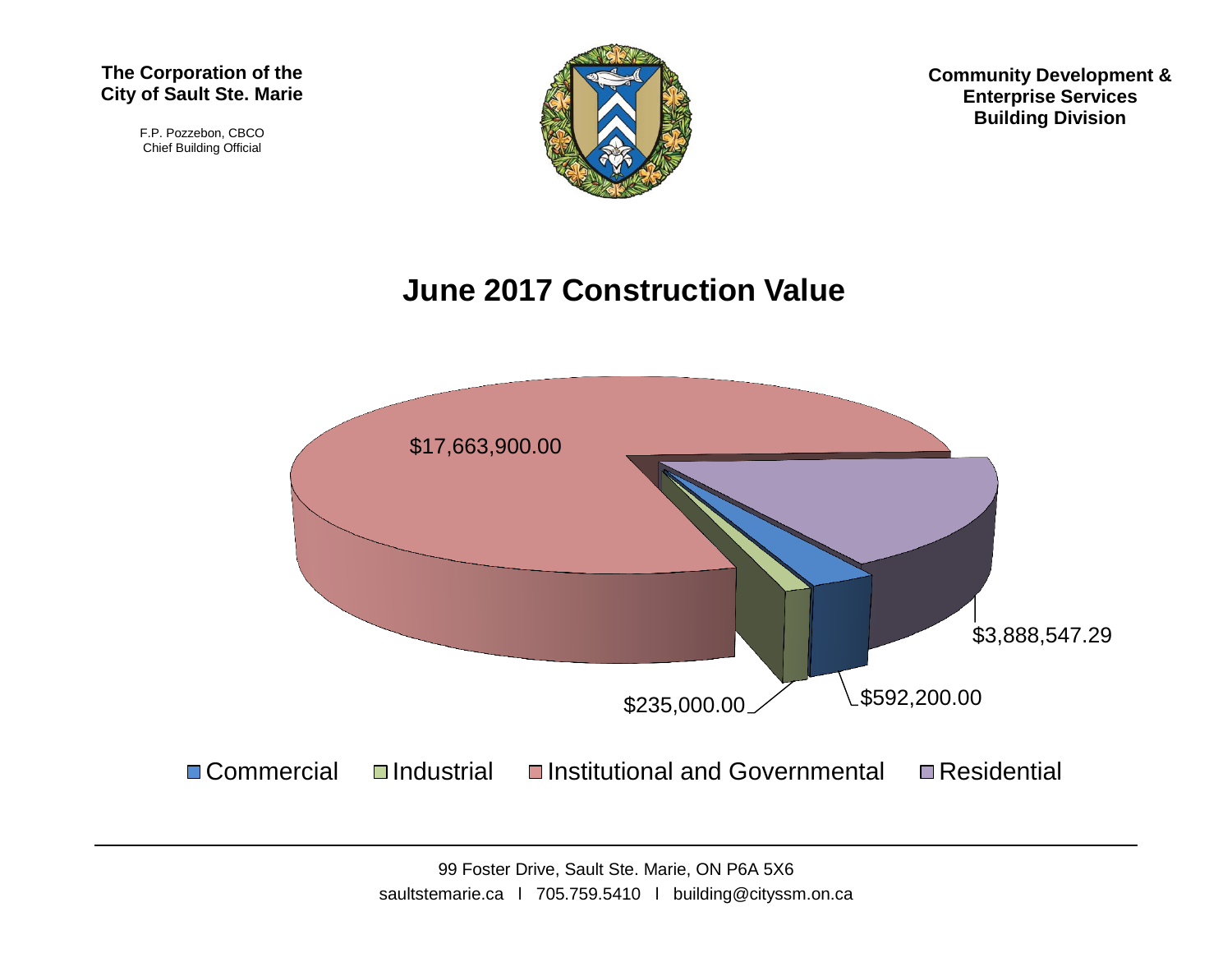

**Community Development and Enterprise Services Building Division**

**Tel: (705) 759-5410Fax: (705) 541-7165**

## **BUILDING PERMITS SUMMARY 2017/06/01 to 2017/06/30**

| <b>Building Type</b>                                        |                                  | <b>New Construction</b>  |                      |                                  | <b>Alterations and Additions</b> |                      | <b>Total</b>                     |                          |                      |
|-------------------------------------------------------------|----------------------------------|--------------------------|----------------------|----------------------------------|----------------------------------|----------------------|----------------------------------|--------------------------|----------------------|
|                                                             | <b>Num</b><br>of<br><b>Units</b> | Num of<br><b>Permits</b> | <b>Value of Work</b> | <b>Num</b><br>of<br><b>Units</b> | Num of<br><b>Permits</b>         | <b>Value of Work</b> | <b>Num</b><br>of<br><b>Units</b> | Num of<br><b>Permits</b> | <b>Value of Work</b> |
| Commercial                                                  |                                  |                          |                      |                                  |                                  |                      |                                  |                          |                      |
| Office building                                             | $\pmb{0}$                        | $\mathbf 0$              | \$0.00               | $\mathbf 0$                      | 5                                | \$232,500.00         | 0                                | 5                        | \$232,500.00         |
| Restaurant                                                  | 0                                | $\mathbf 0$              | \$0.00               | $\mathbf 0$                      |                                  | \$18,000.00          | 0                                | -1                       | \$18,000.00          |
| Retail and wholesale<br>outlets                             | $\mathbf 0$                      | $\mathbf 0$              | \$0.00               | $\mathbf 0$                      | $\overline{2}$                   | \$325,000.00         | 0                                | $\overline{2}$           | \$325,000.00         |
| Retail complex                                              | 0                                | $\mathbf{0}$             | \$0.00               | 0                                | $\overline{2}$                   | \$16,100.00          | 0                                | $\overline{2}$           | \$16,100.00          |
| Total:                                                      | $\bf{0}$                         | $\mathbf 0$              | \$0.00               | $\mathbf 0$                      | 10                               | \$591,600.00         | 0                                | 10                       | \$591,600.00         |
| Industrial                                                  |                                  |                          |                      |                                  |                                  |                      |                                  |                          |                      |
| Maintenance building                                        | $\pmb{0}$                        | $\mathbf 0$              | \$0.00               | $\mathbf 0$                      |                                  | \$60,000.00          | 0                                | 1                        | \$60,000.00          |
| Plant for<br>manufacturing,<br>processing and<br>assembling | $\mathbf 0$                      | $\Omega$                 | \$0.00               | $\mathbf 0$                      |                                  | \$175,000.00         | 0                                | 1                        | \$175,000.00         |
| Total:                                                      | $\mathbf 0$                      | $\mathbf 0$              | \$0.00               | $\mathbf 0$                      | $\overline{2}$                   | \$235,000.00         | $\mathbf 0$                      | $\overline{2}$           | \$235,000.00         |
| <b>Institutional and Governmental</b>                       |                                  |                          |                      |                                  |                                  |                      |                                  |                          |                      |
| Elementary school,<br>kindergarten                          | 0                                | $\mathbf{0}$             | \$0.00               | $\mathbf 0$                      | 1                                | \$15,000,000.00      | 0                                | $\overline{1}$           | \$15,000,000.00      |
| Post-secondary<br>institution                               | $\mathbf 0$                      | $\mathbf 0$              | \$0.00               | $\mathbf 0$                      | 1                                | \$310,000.00         | 0                                | $\mathbf 1$              | \$310,000.00         |
| Religious building                                          | 0                                | $\mathbf 0$              | \$0.00               | $\mathbf 0$                      |                                  | \$14,000.00          | $\mathbf{0}$                     |                          | \$14,000.00          |
| Secondary school,<br>high school, junior<br>high school     | $\mathbf 0$                      | $\mathbf 0$              | \$0.00               | $\mathbf 0$                      | 1                                | \$1,739,900.00       | $\pmb{0}$                        | $\mathbf 1$              | \$1,739,900.00       |
| University                                                  | $\pmb{0}$                        | 0                        | \$0.00               | $\mathbf 0$                      | 1                                | \$600,000.00         | 0                                | -1                       | \$600,000.00         |
| Total:                                                      | $\bf{0}$                         | $\bf{0}$                 | \$0.00               | $\mathbf 0$                      | 5                                | \$17,663,900.00      | 0                                | 5                        | \$17,663,900.00      |

 $\mathbb{R}$ 

### **Residential**

 $\vert$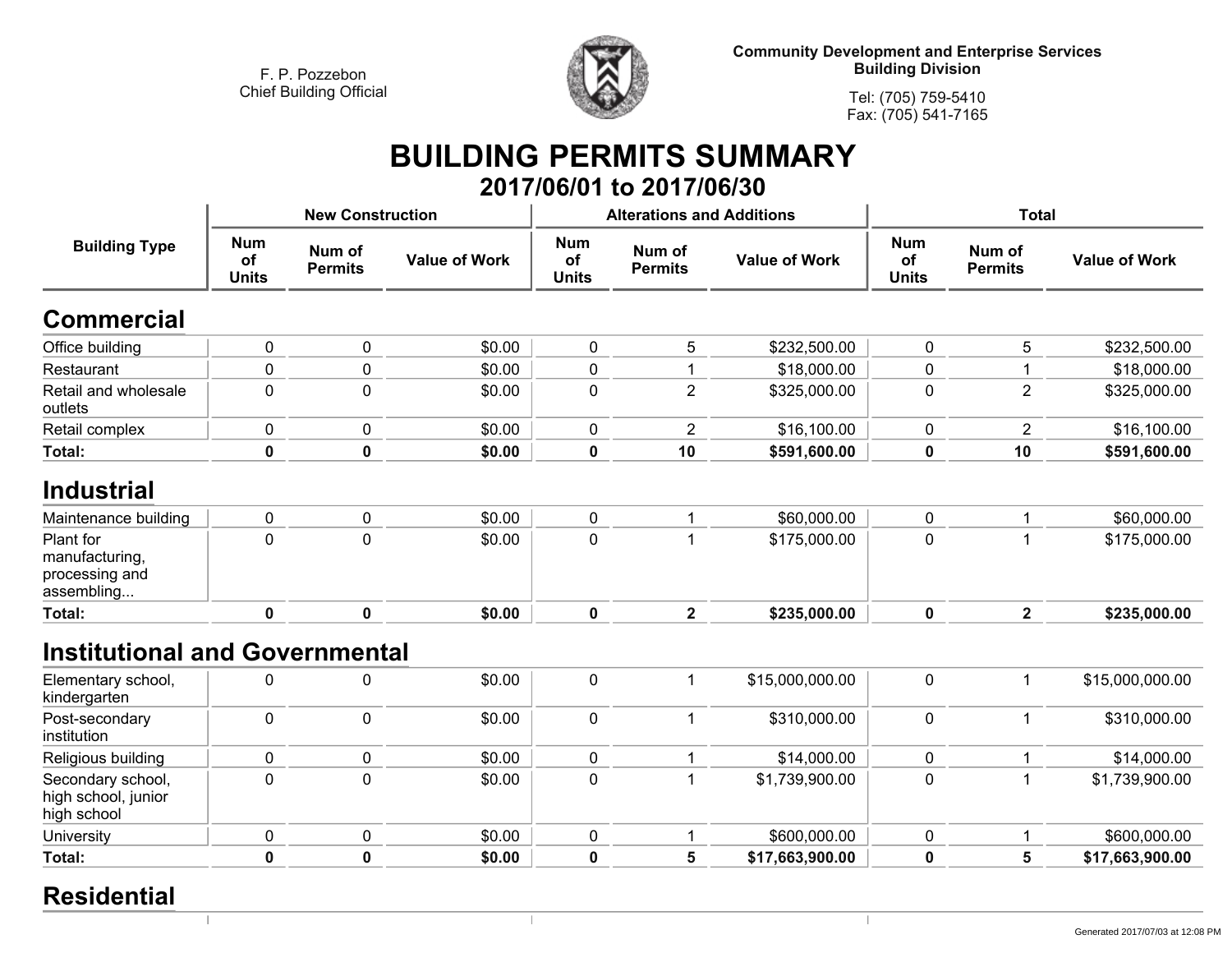| <b>Grand Total:</b>                                      |   | 8 | \$2,178,000.00 |   | 231 | \$20,201,047.29 | 239 | \$22,379,047.29 |
|----------------------------------------------------------|---|---|----------------|---|-----|-----------------|-----|-----------------|
| Total:                                                   | 9 | 8 | \$2,178,000.00 |   | 214 | \$1,710,547.29  | 222 | \$3,888,547.29  |
| Single House                                             |   |   | \$1,628,000.00 |   | 202 | \$1,483,912.54  | 209 | \$3,111,912.54  |
| Semi-Detached or<br>Double (side by side),<br>single-att | 2 |   | \$550,000.00   | 0 |     | \$36,500.00     | 5   | \$586,500.00    |
| Row House                                                |   |   | \$0.00         |   |     | \$15,585.00     |     | \$15,585.00     |
| Apartment -<br>Condominium                               | 0 | U | \$0.00         | 0 |     | \$141,000.00    |     | \$141,000.00    |
| Apartment                                                |   |   | \$0.00         |   |     | \$33,549.75     |     | \$33,549.75     |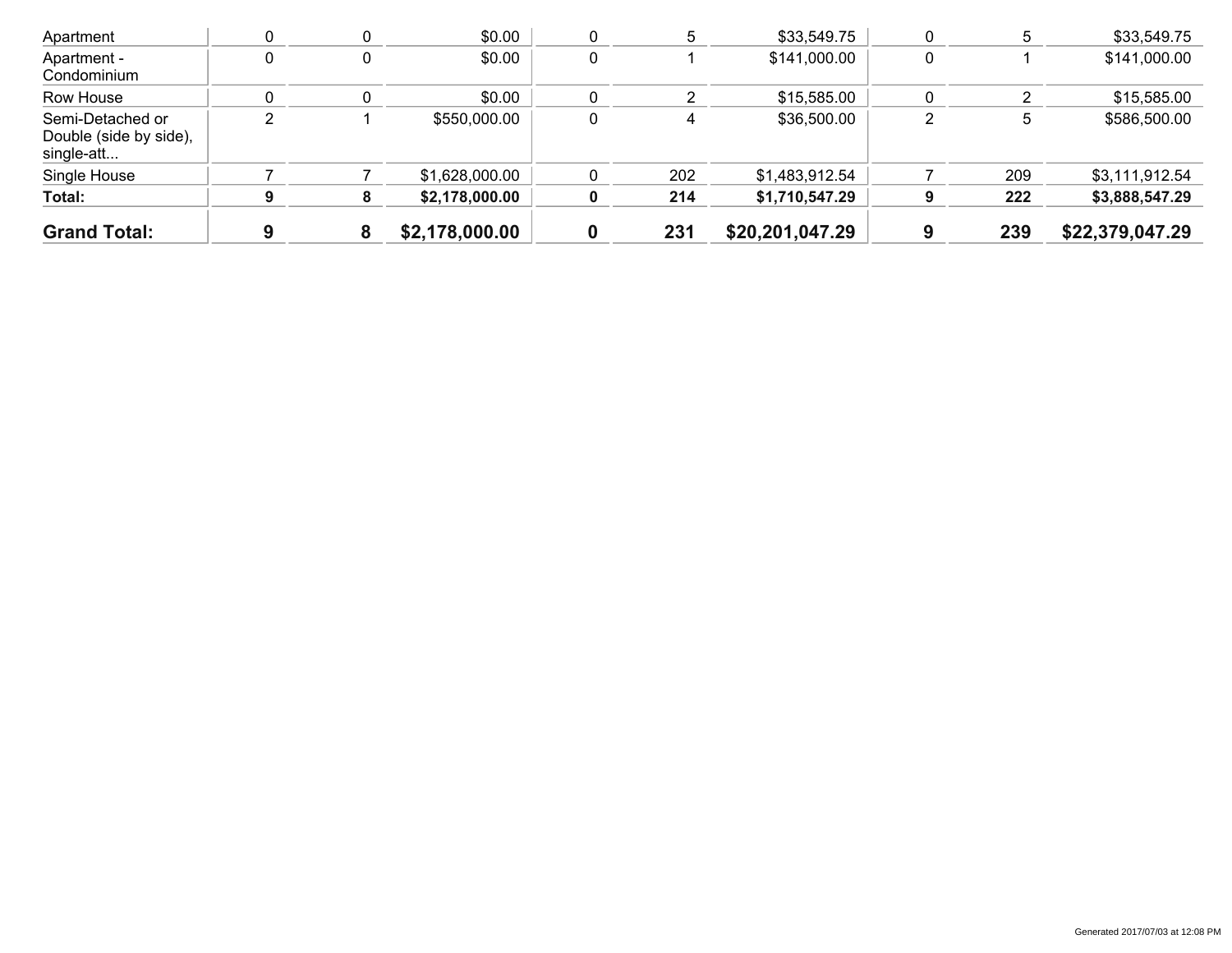

**Community Development and Enterprise Services Building Division**

**Tel: (705) 759-5410Fax: (705) 541-7165**

## **DEMOLITION PERMITS SUMMARY 2017/06/01 to 2017/06/30**

| <b>Building Type</b>                  |                        | <b>New Construction</b>  |                         |                        | <b>Alterations and Additions</b> |                      | <b>Total</b>           |                          |                      |
|---------------------------------------|------------------------|--------------------------|-------------------------|------------------------|----------------------------------|----------------------|------------------------|--------------------------|----------------------|
|                                       | Num of<br><b>Units</b> | Num of<br><b>Permits</b> | Value of<br><b>Work</b> | Num of<br><b>Units</b> | Num of<br><b>Permits</b>         | <b>Value of Work</b> | Num of<br><b>Units</b> | Num of<br><b>Permits</b> | <b>Value of Work</b> |
| <b>Commercial</b>                     |                        |                          |                         |                        |                                  |                      |                        |                          |                      |
| Office building                       | 0                      | $\mathbf 0$              | \$0.00                  | $\mathbf 0$            |                                  | \$1,500.00           | 0                      |                          | \$1,500.00           |
| Total:                                | 0                      | 0                        | \$0.00                  | $\mathbf 0$            |                                  | \$1,500.00           | 0                      |                          | \$1,500.00           |
| <b>Institutional and Governmental</b> |                        |                          |                         |                        |                                  |                      |                        |                          |                      |
| Elementary school,<br>kindergarten    | 0                      | 0                        | \$0.00                  | $\pmb{0}$              |                                  | \$40,000.00          | 0                      |                          | \$40,000.00          |
| Post-secondary<br>institution         | 0                      | $\mathbf 0$              | \$0.00                  | $\mathbf 0$            |                                  | \$60,000.00          | 0                      |                          | \$60,000.00          |
| Total:                                | 0                      | $\mathbf{0}$             | \$0.00                  | $\mathbf 0$            | $\overline{2}$                   | \$100,000.00         | $\mathbf 0$            | $\mathbf{2}$             | \$100,000.00         |
| <b>Residential</b>                    |                        |                          |                         |                        |                                  |                      |                        |                          |                      |
| Apartment                             | 0                      | $\mathbf 0$              | \$0.00                  | $\mathbf 0$            |                                  | \$500.00             | 0                      |                          | \$500.00             |
| Single House                          | 0                      | 0                        | \$0.00                  | $-2$                   | 7                                | \$28,350.00          | $-2$                   |                          | \$28,350.00          |
| Total:                                | 0                      | 0                        | \$0.00                  | $-2$                   | 8                                | \$28,850.00          | $-2$                   | 8                        | \$28,850.00          |
| <b>Grand Total:</b>                   | 0                      | $\mathbf 0$              | \$0.00                  | $-2$                   | 11                               | \$130,350.00         | $-2$                   | 11                       | \$130,350.00         |